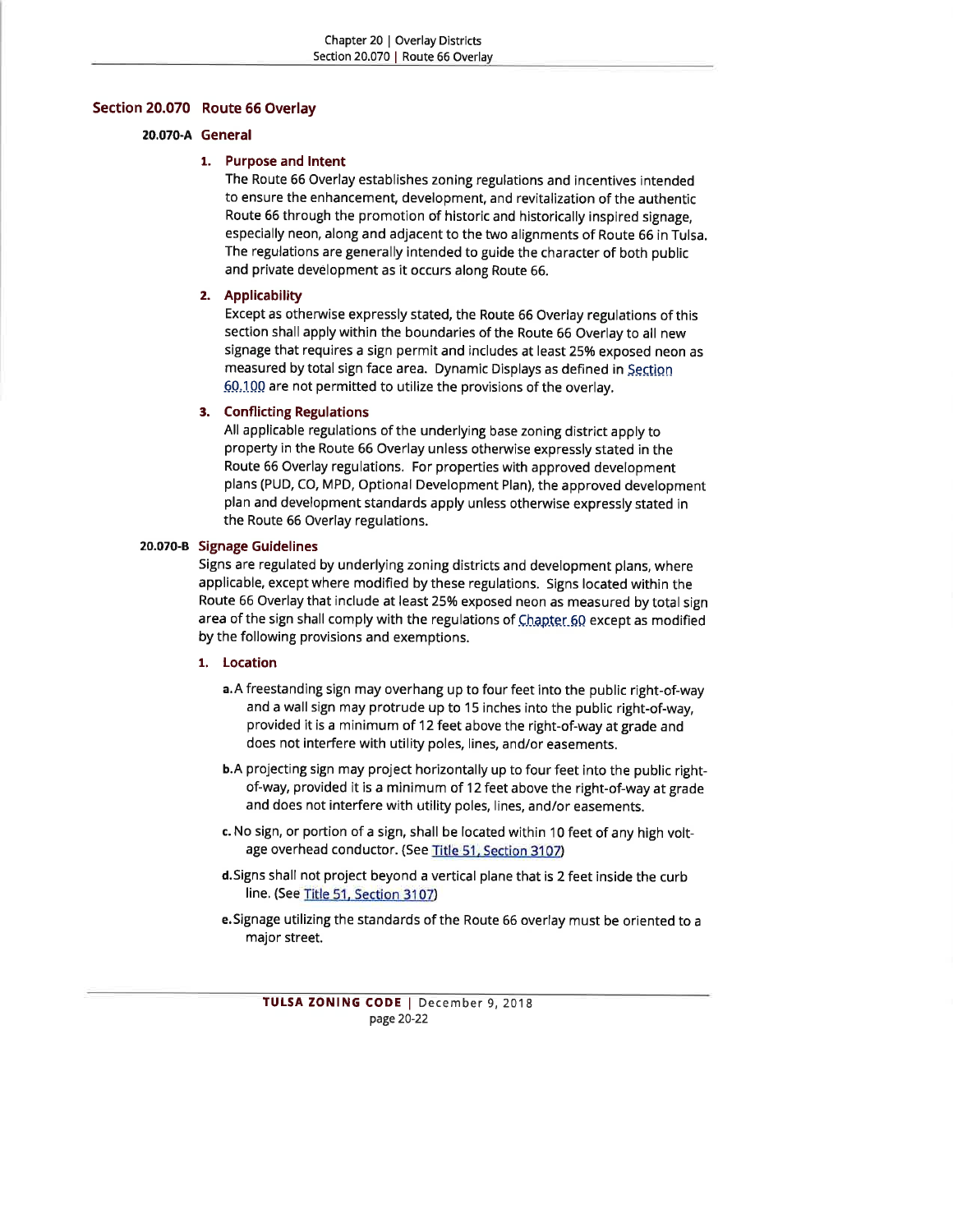# 2. Maximum Area

- a.Sign area for freestanding or projecting signs may be up to 50% greater than the sign area allowed by the underlying zoning district sign budget, provided that sign area shall not exceed 250 square feet.
- b.Projecting signs shall not exceed the height of the parapet or building wall to which it is attached by more than 25% or a maximum of 20 feet, whichever is greater.

# 3. Height

- a. Freestanding signs shall not exceed the height of the principal structure on the property by more than 25% or a maximum height of 25 feet, whichever is greater.
- b.Projecting signs shall not exceed the height of the parapet or building wall to which it is attached by more than 25% or a maximum of 20 feet, whichever is greater.
- c.Wall signs shall not extend higher than 5 feet above the height of the parapet or building wall to which it is mounted or shall not be mounted any higher than 30 feet, whichever is less.

# 4. Illumination

Change of illumination may produce apparent motion of the visual image on signs. Such motion shall be the result of changes in luminance in a sequential or radial manner to produce what appears to be movement of an element of the animated sign. Sequential or radial changes in luminance shall not include search lights, strobe lights, rotating beacon lights, or flashing.

#### 5. Roof Signs

Roof signs are regulated by the provisions of \$60,080-B5.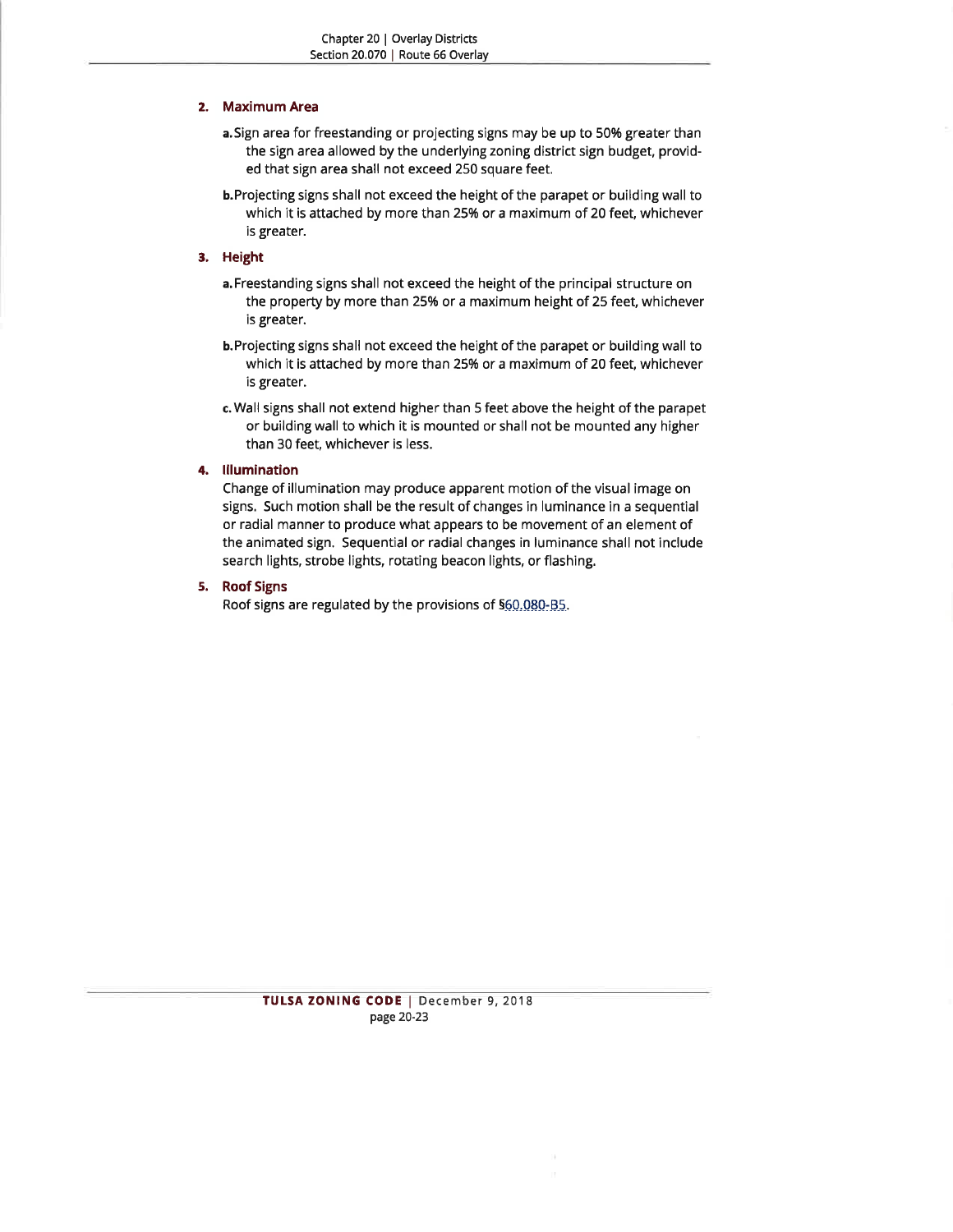1,200 feet from any other outdoor advertising sign that includes a dynamic display. This spacing limitation does not apply between signs separated by a freeway. The 1,200-foot distance must be measured in a straight line from the center of the subject sign structures, as located on the ground.

**60.100-K** Except as provided in §<u>60,100-J,</u> any outdoor advertising sign that includes a dynamic display and that was approved by a permit issued on or after January 1, 2009, must be separated by a minimum distance of 1,2OQ feet from any other outdoor advertising sign that includes a dynamic display facing the same traveled way. The 1,200-f00t distance must be measured in a straight line from the center of the subject sign structures, as located on the ground

# Section 60.110 Administration

- 60.110-A Any person proposing to erect any sign requiring a sign permit must submit a sign permit application to the development administrator. Applications for such permit must be accompanied by detailed plans, including scaled drawings of the proposed sign, a detailed site plan and other information deemed necessary by the development administrator to determine compliance with applicable regulations.
- 60.110-B Sign permit fees must be paid prior to the issuance of a sign permit.
- 60.110-C lf the work associated with a sign permit has not been completed within 180 days of the date of the issuance of the permit, such permitwill lapse and become null and void.

#### Section 60.120 Nonconforming Signs

See Section 80.060.

# Section 60.130 Rules of Measurement

- 60.130-A Sign Area
	- 1. Signs Enclosed in Frames or Cabinets

The area of a sign enclosed in a frame or cabinet is determined based on the outer dimensions of the frame or cabinet surrounding the sign face (see Figure  $60-2$ ).

Figure 60-2: Sign Areo Meosurement (Signs in Cobinets or Frames)



TULSA ZONING CODE | December 9, 2018 page 60-20